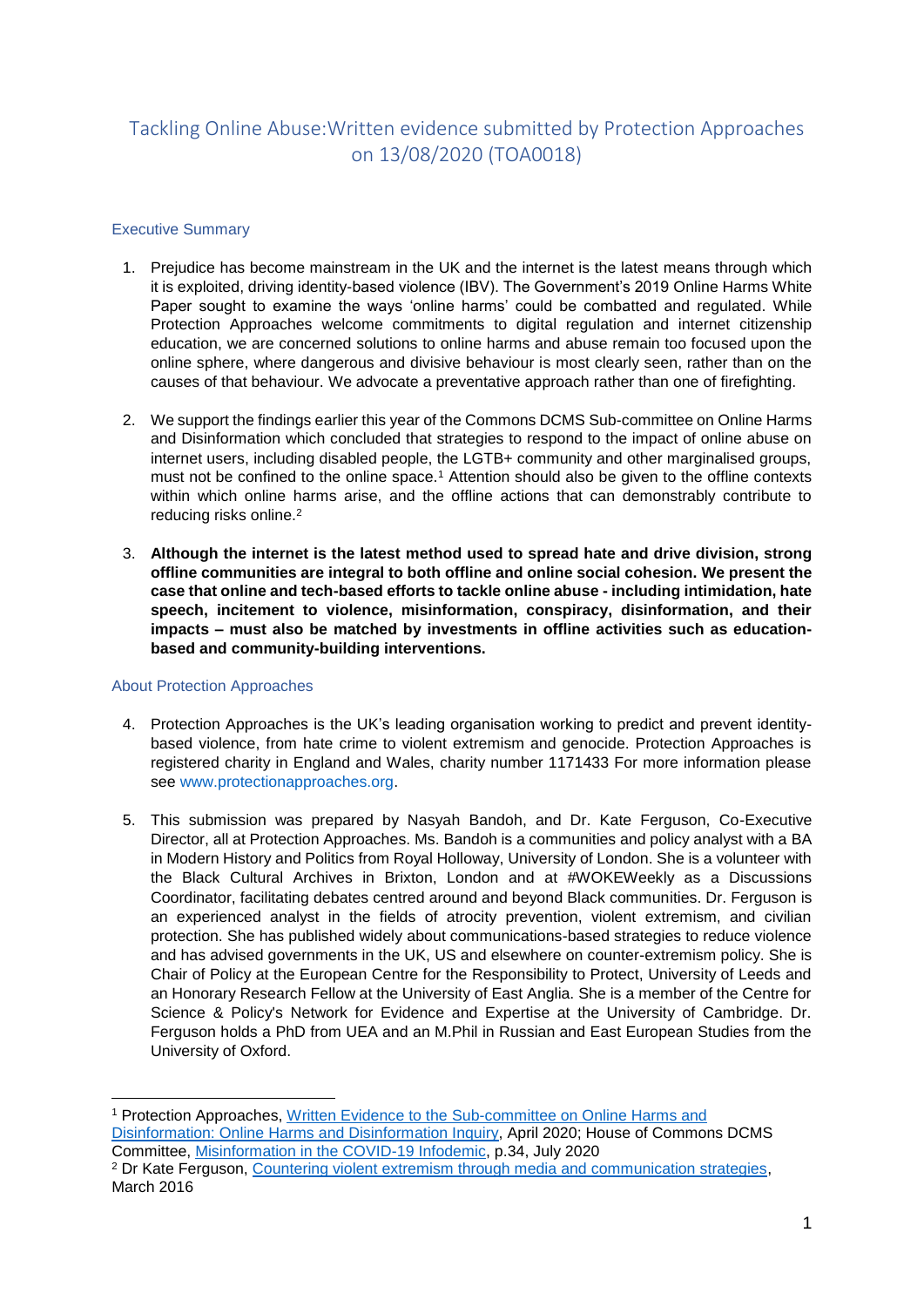6. For further details about this submission please contact.

#### Online harms and identity-based violence (IBV)

- 7. As part of our 2019 'A Gathering Storm' series, Protection Approaches conducted two national social attitudes surveys to assess the risks of identity-based violence in the UK.<sup>3</sup> Our research showed that prejudice towards minorities has become mainstream. There is a relationship between the apparent normalisation of abusive, divisive, and exclusionary commentary in both public and political spheres, and the rise in IBV. This has been exacerbated by a weakened confidence in the political establishment post-Brexit.
- 8. The internet has become the latest means by which prejudice is exploited and created, driving IBV. The Commission for Countering Extremism 2019 report Challenging Hateful Extremism stated social media platforms and the internet have become 'key tools' for extremists, with disinformation, misinformation and conspiracy theories reaching 'countless people in an unprecedented way'.**<sup>4</sup>** This is supported by evidence from the APPG on Hate Crime who stated children and young people were particularly vulnerable to hate crime 'through absorbing harmful online content' in their How do we Build Community Cohesion when Hate Crime is on the Rise? report.**<sup>5</sup>** This report also drew attention to the overlap between the digital and physical realms can have real consequences, pointing to the tragic murder of Labour MP Jo Cox in June 2016. For this reason, the APPG described the online world as "a fertile breeding ground for hate crime and acts of speech which are hateful and/or seek to encourage violence".
- 9. The COVID pandemic has, in many ways, brought communities closer together. The New Local Government Network described mutual aid groups as an 'indispensable part' of the UK's COVID response.<sup>6</sup> Numerous social attitude surveys underline the fact that the shared experience of lockdown has sparked unprecedented levels of neighbourly connection.<sup>7</sup> But as experts in identity-based violence, we know that in times of social, political or economic crisis the risks of marginalisation and division increase; and we know that the most vulnerable groups – including minority groups - too often pay the greatest price. The COVID-19 pandemic has aggravated these existing challenges.
- 10. While for some the pandemic has ushered in feelings of increased togetherness, many of the communities we work with including Chinese, Asian, and Black community partners have documented rising anxieties and increasing incidents of hate-based abuse both online and offline during this period. There has been a rise in COVID-related hate-based incidents in the UK. Our local partners, including Chinese and East Asian civil society organisations, are communicating rising incidence of hate crimes, particularly against their elderly and disabled. Other organisations within our network have also expressed concerns about rising online and offline abuse against Black communities following the latest wave of support for the Black Lives Matter movement and comments blaming certain groups for the continued spread of the virus.<sup>8</sup> These concerning trends are matched by warnings from our partners in the Metropolitan police and local councils who are also recording rising levels of hate crime, community and neighbour disagreements, and tensions on the community level.

<sup>3</sup> Protection Approaches, [A Gathering Storm?: Assessing the risks of identity-based violence in](https://img1.wsimg.com/blobby/go/131c96cc-7e6f-4c06-ae37-6550dbd85dde/downloads/A%20Gathering%20Storm%20Assessing%20risks%20of%20identity-.pdf?ver=1587986142480)  [Britain,](https://img1.wsimg.com/blobby/go/131c96cc-7e6f-4c06-ae37-6550dbd85dde/downloads/A%20Gathering%20Storm%20Assessing%20risks%20of%20identity-.pdf?ver=1587986142480) March 2019

<sup>4</sup> Commission for Countering Extremism, [Challenging Hateful Extremism,](https://assets.publishing.service.gov.uk/government/uploads/system/uploads/attachment_data/file/836538/Challenging_Hateful_Extremism_report.pdf) October 2019

<sup>5</sup> APPG on Hate Crime, [How do we Build Community Cohesion when Hate Crime is on the Rise?,](http://www.appghatecrime.org/wp-content/uploads/2019/02/APPG%20on%20Hate%20Crime%20Report%20Hate%20Crime%20and%20Community%20Cohesion.pdf) 2019

<sup>6</sup> NLGN, [Communities vs. Coronavirus: Rise of Mutual Aid,](http://www.nlgn.org.uk/public/wp-content/uploads/Communities-Vs-Corona-Virus-The-Rise-of-Mutual-Aid.pdf) July 2020

<sup>7</sup> Esther Addley, [Making up with the Joneses…,](https://www.theguardian.com/world/2020/jun/05/neighbourliness-to-the-fore-its-been-the-highlight-of-our-lockdown) Guardian, 5 June 2020

<sup>&</sup>lt;sup>8</sup> Ian Payne, 'Muslim and BAME communities not taking coronavirus pandemic seriously, Tory MP [says',](https://www.lbc.co.uk/radio/presenters/ian-payne/muslim-bame-communities-coronavirus-pandemic/) LBC, 31 July 2020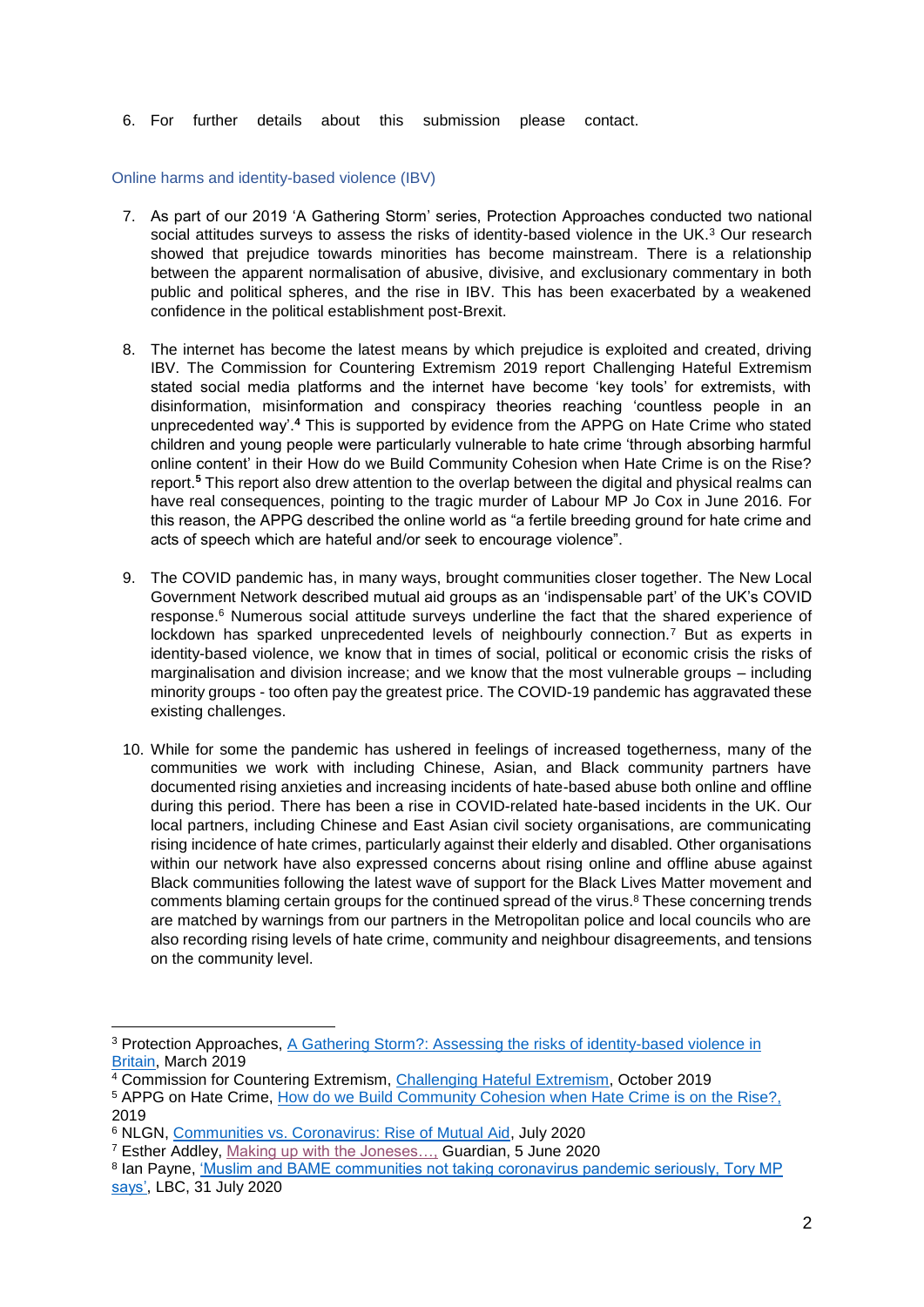- 11. Other groups experiencing COVID-related and COVID-exacerbated hate, both online and offline, include LGBT+ communities. According to the LGBT Foundation, between the beginning of the UK's lockdown and 27 May 2020, their helplines received a 450 per cent increase in calls about biphobia, 100 per cent increase in transphobia calls, and a 52 per cent increase in reports of homophobia. 9
- 12. **The pandemic has ushered in feelings of togetherness while also exacerbating pre-existing trends regarding the normalisation of identity-based violence and hate. Responses to the pandemic including national lockdown measures and social distancing have meant the threats posed by the virus to social cohesion have played out in the online space. However, many are ill-equipped to navigate these new and existing challenges, particularly at times of high stress – and high screen time. Low offline social resilience impacts the safety of our online spaces**. **The challenges driving online abuse are societal not technical; the prevention of online abuse therefore requires people-oriented solutions.**

## Offline solutions to online harms

-

- 13. It is evident that new forms of media and communication can serve as a conduit for the divisions we are witnessing in our world today, and so pose a real threat to social cohesion. Yet, as Protection Approaches made clear to the Commons DCMS Sub-committee on Online Harms and Disinformation, little attention – if any at all – has been given to how 'offline solutions' alongside the proposed online measures could contribute to the tackling of online abuse and other harms.<sup>10</sup>
- 14. The Government's Online Harms White Paper has been welcomed by practitioners, civil society, charities and stakeholders concerned about the safety of the online space. The paper examined how the regulation of the internet and tech company practices might be effective in the reduction of 'online harms'. Some of the conclusions drawn included establishing a regulatory framework tackling a broad range of harms; the development of a safety framework and support for innovation in safety technologies and a coordinated and strategic approach to online media literacy education for children, young people, and adults. However, online spaces and harms are rooted in and reflect offline communities. Therefore, to limit interventions to prevent online abuse to digital strategies would represent a failure to comprehensively and effectively address the issue of online abuse and harms.
- 15. **We recommend that these online strategies are matched by an investment in offline interventions that reduce vulnerability to perpetrating harmful behavior online. We argue that offline solutions to online harms remain too frequently absent from policy and civil society efforts to respond to the growing challenge of online abuse and other online harms.**
- 16. We are concerned that the discourse of how to combat online harms rests upon unproven assumptions that online communities are replacing offline communities; that online behavior can be influenced by online interventions; and that communications-based challenges require communications-based solutions.

<sup>9</sup> LGBT Foundation, ['Since the UK went into lockdown…',](https://twitter.com/LGBTfdn/status/1265583719601111040) Twitter, 27 May 2020 <sup>10</sup> [Written Evidence to the Sub-committee on Online Harms and Disinformation: Online Harms and](https://committees.parliament.uk/writtenevidence/2115/pdf/)  [Disinformation Inquiry](https://committees.parliament.uk/writtenevidence/2115/pdf/)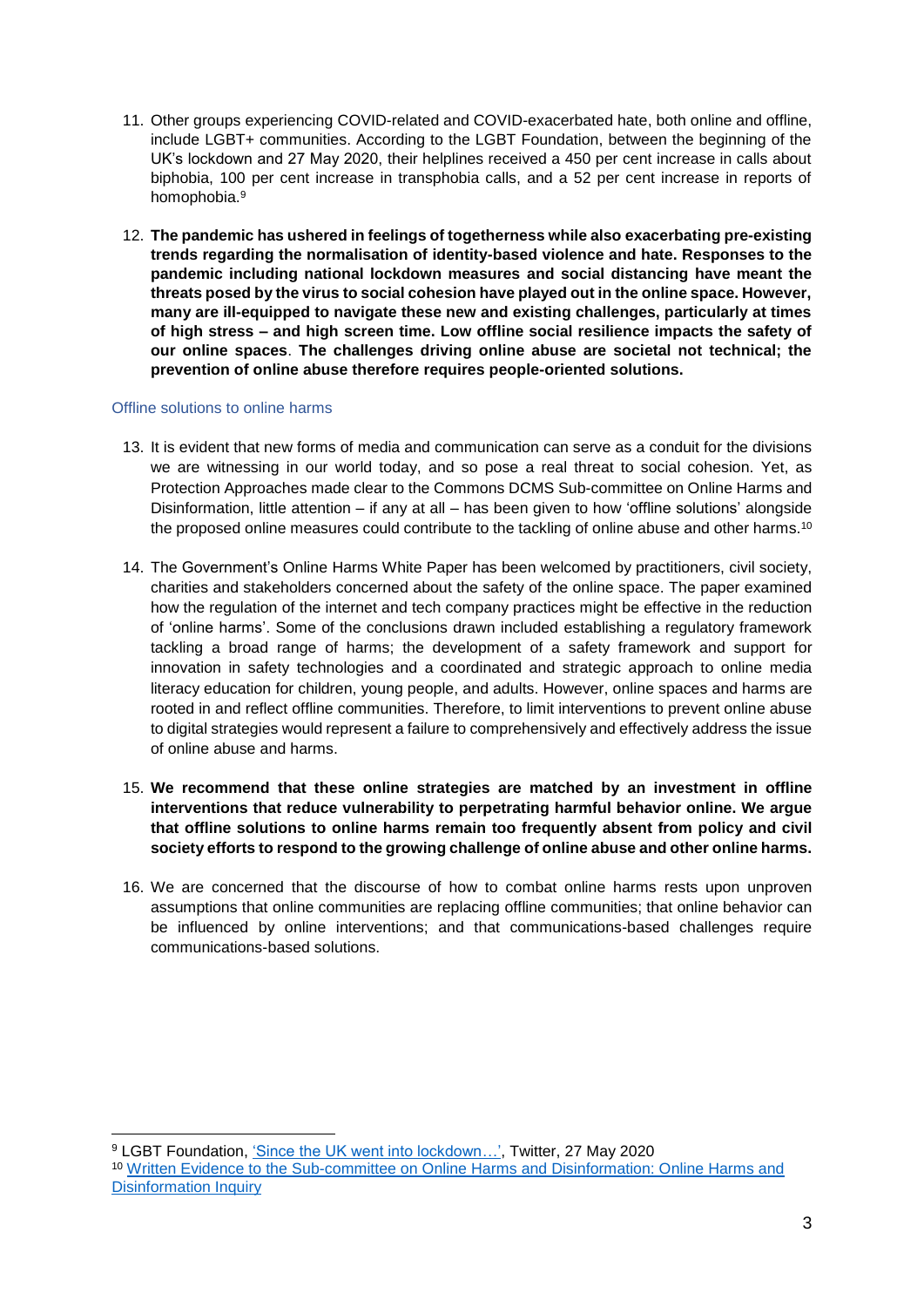- 17. We are likewise concerned that the growing emphasis on internet regulation and internet citizenship has unintentionally led to a de-prioritisation of offline, in-person community building and school-based educational strategies which equip young people with the tools they need to navigate a complex online world. Protection Approaches' March 2020 national teachers' survey showed that educators want resources focused on building resilience against mis- and disinformation, including divisive online content. <sup>11</sup> The DCMS Sub-committee on Online Harms and Disinformation share this concern, recommending Her Majesty's Government invest in offline interventions that encourage resilience against online harms and abuse, while bringing together citizenship, health and relationships education. 12
- 18. No amount of blocking or reporting of content will be sufficient to protect the public at large from the scale of this challenge. Concerns about online radicalisation, abuse and identity-based violence are not new. But lessons must be learnt from the limited and sometimes harmful impact communications-based approaches to 'countering' violent and abusive content online can have. Studies continue to show that community building, one-on-one dialogue, and education have longlasting preventative and positive impacts while there is little evidence that strategic communications, counter narratives, advertising campaigns, and blocking are effective.<sup>13</sup>
- 19. Our responses whether tech-based or in-person to online harms and the challenges of harmful content, need to be informed by a 'real life' community-based preventative framework that works backwards from the perspectives of the wrong-doer, in order to interrupt the processes that encourage that behaviour.
- 20. **An 'offline approach' to online harms should never replace or supersede technological activities aimed to protect people from online abuse or harmful content but should be pursued concurrently and intersectionally.**

## Recommendations

-

- 21. We therefore recommend the Committee considers taking evidence from civil society and HMG relating to offline solutions to online harms and abuse, including but not limited to:
	- a. **Publish a media literacy strategy:** as called for by the DCMS Sub-committee on Online Harms and Disinformation, we would like the Government to expedite the publishing of its media literacy strategy, in time for the beginning of the 2020/21 academic year. We believe such a strategy would be a key step in mitigating the impact of misinformation, and online abuse and harms during these times of high stress and high screen time.
	- b. **Offline and online community building:** The most effective and long-term way to tackle harmful online content and abuse is building strong, resilient communities both online and offline. 82 per cent of secondary school and college educators expressed a desire for resources dedicated to recognising and building resilience against 'fake news' and divisive online content.<sup>14</sup> However, such solutions to online harms will only be effective together with offline responses that provide teachers and local grass roots organisations with the resources and skills needed to encourage positive real-life, interpersonal debate - the civic skills young people will need to navigate controversy and ambiguity throughout life. In this way, young people and adults can be better equipped to think critically about information and develop community resilience to hate – as perpetrators and victims

<sup>11</sup> Protection Approaches, [Building resilience through education,](https://img1.wsimg.com/blobby/go/131c96cc-7e6f-4c06-ae37-6550dbd85dde/downloads/Building%20resilience%20through%20education%20FINAL.pdf) May 2020

<sup>12</sup> [Misinformation in the COVID-19 Infodemic](https://committees.parliament.uk/publications/1955/documents/19090/default/)

<sup>&</sup>lt;sup>13</sup> [Countering violent extremism through media and communication strategies;](https://www.paccsresearch.org.uk/wp-content/uploads/2016/03/Countering-Violent-Extremism-Through-Media-and-Communication-Strategies-.pdf) Michael Jones, [Assessing Communications-Based Activities to Prevent and Counter Violent Extremism,](https://www.rusi.org/commentary/assessing-communications-based-activities-prevent-and-counter-violent-extremism) RUSI, 7 August 2020

<sup>&</sup>lt;sup>14</sup> Protection Approache[s, What educators say: how can we support educators during and after Cvoid-](https://my.visme.co/projects/1jro4zp8-covid-19-and-education)[19,](https://my.visme.co/projects/1jro4zp8-covid-19-and-education) May 2020